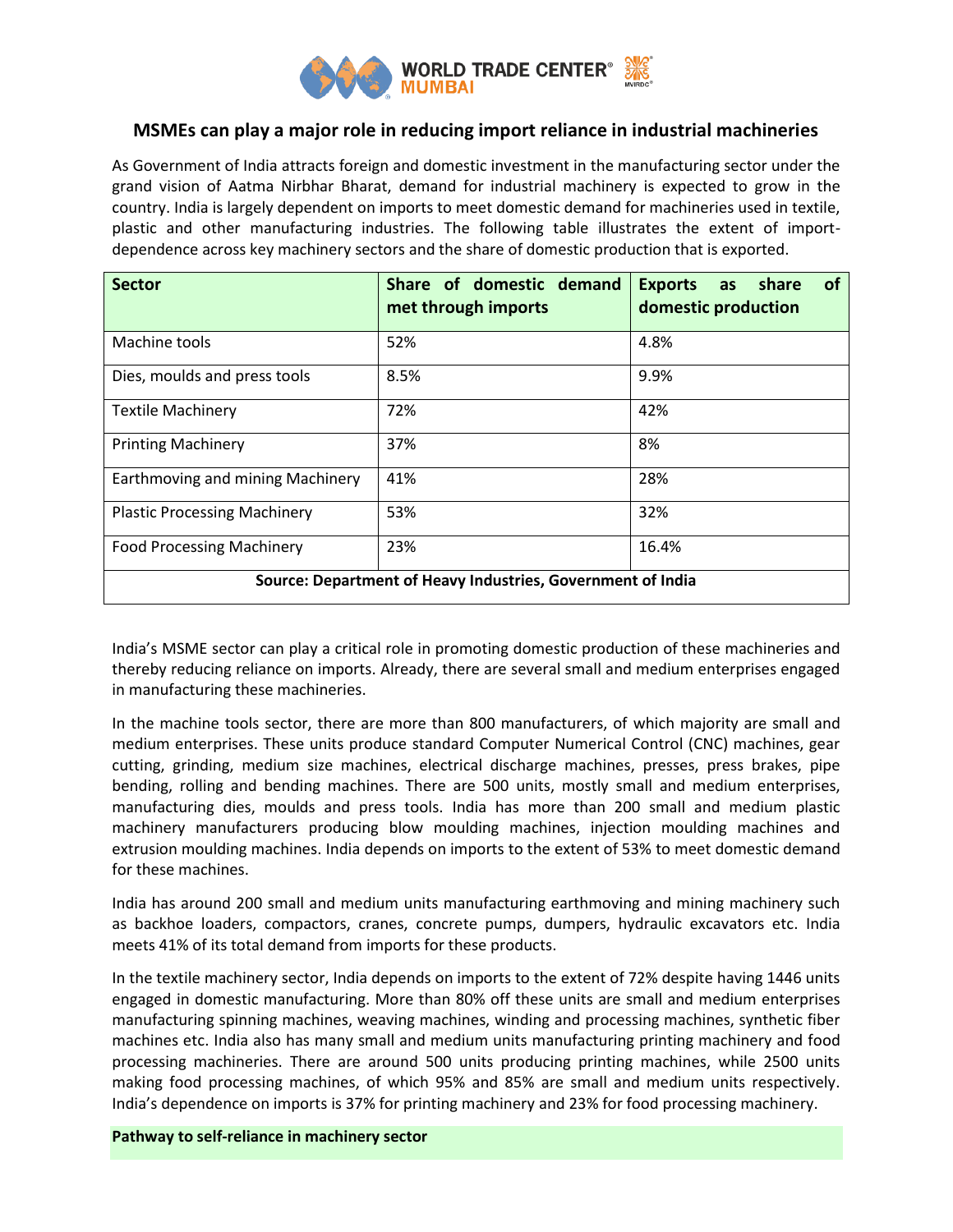

Even though there are many small and medium units engaged in manufacturing industrial machineries, end user industries prefer to source from abroad because of superior quality of imported goods. Therefore, the key to attain self-reliance is to develop innovative technologies that can improve the quality and performance standards of the locally made machineries. India is already setting up Centres of Excellence (CoE) in IIT Madras, IIT Kharagpur, IISc Bengaluru and other academic and research institutions to develop cutting edge technologies in this sector. We should set up similar CoEs in Industrial Training Institutes across various states and promote greater involvement of MSMEs and start-up enterprises in these Centres of Excellence.

Promoting MSMEs through cluster development can go a long way in achieving economies and scale and increasing domestic production of machineries. State governments and industry associations across various states should form special purpose vehicle (SPVs) to set up large clusters with common facility centres. Such SPVs can set up Common Engineering Facility Centres (CEFC) in their clusters by applying for grant in aid from the central government.

Government and industry associations can also facilitate Indian MSME units to form joint venture with leading foreign manufacturers of industrial machinery. Joint venture and technology collaboration with foreign entities can improve the product standards and facilitate technology upgradation of local units. Also, MSMEs in India can buy global technologies that are readily available for acquisition. Government of India offers financial grants to local MSMEs for buying global technologies in the field of industrial machineries.

#### **Notifications**

#### **PIB**

India-Japan to collaborate in healthcare sector

<https://pib.gov.in/PressReleseDetail.aspx?PRID=1661362>

Ayush Grid to integrate with National Digital Health Mission

<https://pib.gov.in/PressReleseDetail.aspx?PRID=1660936>

India's merchandise exports grows in September 2020

<https://pib.gov.in/PressReleseDetail.aspx?PRID=1660969>

India-Russia webinar focuses on use of natural gas as motor fuel

<https://pib.gov.in/PressReleseDetail.aspx?PRID=1661090>

Minister holds meeting with stakeholders of auto and steel sectors

<https://pib.gov.in/PressReleseDetail.aspx?PRID=1661026>

Ministry sets up regional facilitation centre for medicinal plants at Pune

<https://pib.gov.in/PressReleseDetail.aspx?PRID=1660570>

Best time to invest in pharma and medical devices sectors in India